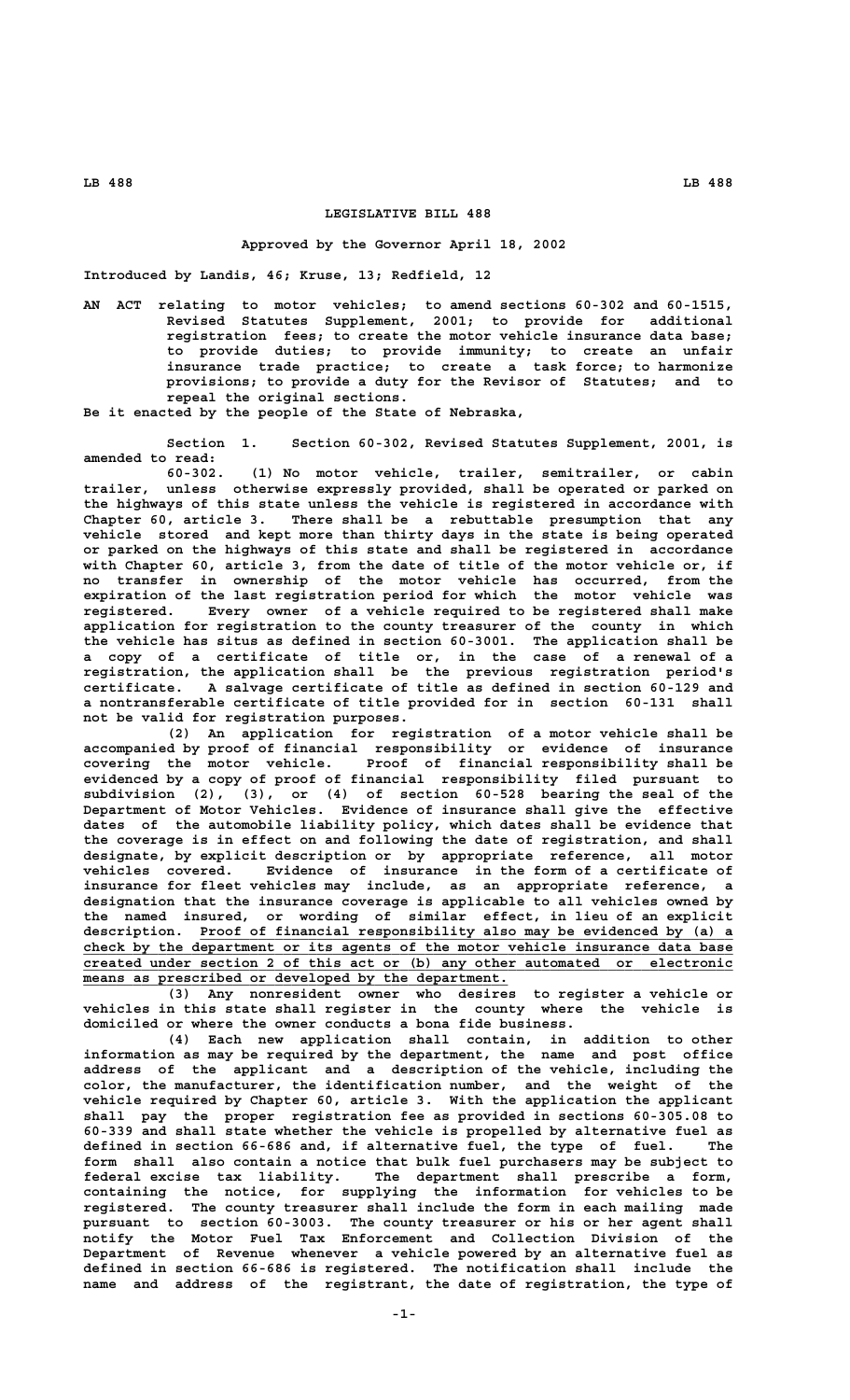**LB 488 LB 488**

 **of:\_\_\_**

**motor vehicle registered, and the type of alternative fuel used to propel the vehicle as indicated on the registration application.**

**(5) The county treasurer or his or her agent shall collect, in addition to the registration fees, one dollar and fifty cents for each certificate issued and shall remit one dollar and fifty cents of each additional fee collected to the State Treasurer for credit to the Department of Motor Vehicles Cash Fund.**

**(6) The county treasurer or his or her agent shall collect, in addition to other registration fees, fifty cents for each certificate issued and shall remit the fee to the State Treasurer for credit to the Nebraska Emergency Medical System Operations Fund.**

**(7) The county treasurer or his or her agent shall collect, in addition to other registration fees, one dollar and fifty cents for each certificate issued and shall remit the fee to the State Treasurer for credit to the State Recreation Road Fund.**

**(8) If a citation is issued to an owner or operator of a vehicle for a violation of this section and the owner properly registers and licenses the vehicle not in compliance and pays all taxes and fees due and the owner or operator provides proof of such registration to the prosecuting attorney within ten days after the issuance of the citation, no prosecution for the offense cited shall occur.**

**(9) If a county board consolidates services under the office of a designated county official other than the county treasurer pursuant to section 23-186, the powers and duties of the county treasurer relating to registration** under sections 60-301 to 60-347 and sections 2 to 5 of this act shall be **performed by the designated county official.**

**(10) A county treasurer or county official or his or her agent may accept credit cards, charge cards, or debit cards as a means of payment for registration pursuant to section 13-609.**

 **\_\_\_\_\_\_\_\_\_\_\_\_\_\_\_\_\_\_\_\_\_\_\_\_\_\_\_\_\_\_\_\_\_\_\_\_\_\_\_\_\_\_\_\_\_\_\_\_\_\_\_\_\_\_\_\_\_\_\_\_\_\_\_\_\_\_\_\_ (11) For the period January 1, 2003, through December 31, 2005, the \_\_\_\_\_\_\_\_\_\_\_\_\_\_\_\_\_\_\_\_\_\_\_\_\_\_\_\_\_\_\_\_\_\_\_\_\_\_\_\_\_\_\_\_\_\_\_\_\_\_\_\_\_\_\_\_\_\_\_\_\_\_\_\_\_\_\_\_\_\_\_\_\_\_\_\_\_\_ county treasurer or his or her agent shall collect, in addition to the other \_\_\_\_\_\_\_\_\_\_\_\_\_\_\_\_\_\_\_\_\_\_\_\_\_\_\_\_\_\_\_\_\_\_\_\_\_\_\_\_\_\_\_\_\_\_\_\_\_\_\_\_\_\_\_\_\_\_\_\_\_\_\_\_\_\_\_\_\_\_\_\_\_\_\_\_\_\_ registration fees, twenty-five cents for each certificate issued to pay for \_\_\_\_\_\_\_\_\_\_\_\_\_\_\_\_\_\_\_\_\_\_\_\_\_\_\_\_\_\_\_\_\_\_\_\_\_\_\_\_\_\_\_\_\_\_\_\_\_\_\_\_\_\_\_\_\_\_\_\_\_\_\_\_\_\_\_\_\_\_\_\_\_\_\_\_\_\_ the costs of the motor vehicle insurance data base created under section 2 of \_\_\_\_\_\_\_\_\_\_\_\_\_\_\_\_\_\_\_\_\_\_\_\_\_\_\_\_\_\_\_\_\_\_\_\_\_\_\_\_\_\_\_\_\_\_\_\_\_\_\_\_\_\_\_\_\_\_\_\_\_\_\_\_\_\_\_\_\_\_\_\_\_\_\_\_\_\_ this act and shall remit such additional fee to the State Treasurer for credit \_\_\_\_\_\_\_\_\_\_\_\_\_\_\_\_\_\_\_\_\_\_\_\_\_\_\_\_\_\_\_\_\_\_\_\_\_\_\_\_\_\_\_\_\_\_ to the Department of Motor Vehicles Cash Fund.**

Sec. 2. (1)(a) The motor vehicle insurance data base is created.  **\_\_\_\_\_\_\_\_\_\_\_\_\_\_\_\_\_\_\_\_\_\_\_\_\_\_\_\_\_\_\_\_\_\_\_\_\_\_\_\_\_\_\_\_\_\_\_\_\_\_\_\_\_\_\_\_\_\_\_\_\_\_\_\_\_\_\_\_\_\_\_\_\_\_\_\_\_\_ The Department of Motor Vehicles shall develop and administer the motor \_\_\_\_\_\_\_\_\_\_\_\_\_\_\_\_\_\_\_\_\_\_\_\_\_\_\_\_\_\_\_\_\_\_\_\_\_\_\_\_\_\_\_\_\_\_\_\_\_\_\_\_\_\_\_\_\_\_\_\_\_\_\_\_\_\_\_\_\_\_\_\_\_\_\_\_\_\_ vehicle insurance data base which shall include the information provided by \_\_\_\_\_\_\_\_\_\_\_\_\_\_\_\_\_\_\_\_\_\_\_\_\_\_\_\_\_\_\_\_\_\_\_\_\_\_\_\_\_\_\_\_\_\_\_\_\_\_\_\_\_\_\_\_\_\_\_\_\_\_\_\_\_\_\_\_\_\_\_\_\_\_\_\_\_\_ insurance companies as required by the department pursuant to sections 2 to 5 \_\_\_\_\_\_\_\_\_\_\_\_\_\_\_\_\_\_\_\_\_\_\_\_\_\_\_\_\_\_\_\_\_\_\_\_\_\_\_\_\_\_\_\_\_\_\_\_\_\_\_\_\_\_\_\_\_\_\_\_\_\_\_\_\_\_\_\_\_\_\_\_\_\_\_\_\_\_ of this act. The motor vehicle insurance data base shall be used to \_\_\_\_\_\_\_\_\_\_\_\_\_\_\_\_\_\_\_\_\_\_\_\_\_\_\_\_\_\_\_\_\_\_\_\_\_\_\_\_\_\_\_\_\_\_\_\_\_\_\_\_\_\_\_\_\_\_\_\_\_\_\_\_\_\_\_\_\_\_\_\_\_\_\_\_\_\_ facilitate registration of motor vehicles in this state by the department and \_\_\_\_\_\_\_\_\_\_\_\_\_\_\_\_\_\_\_\_\_\_\_\_\_\_\_\_\_\_\_\_\_\_\_\_\_\_\_\_\_\_\_\_\_\_\_\_\_\_\_\_\_\_\_\_\_\_\_\_\_\_\_\_\_\_\_\_\_\_\_\_\_\_\_\_\_\_ its agents. The Director of Motor Vehicles may contract with a designated \_\_\_\_\_\_\_\_\_\_\_\_\_\_\_\_\_\_\_\_\_\_\_\_\_\_\_\_\_\_\_\_\_\_\_\_\_\_\_\_\_\_\_\_\_\_\_\_\_\_\_\_\_\_\_\_\_\_\_\_\_\_\_\_\_\_\_\_\_\_\_\_\_\_\_\_\_\_ agent for the purpose of establishing and operating the motor vehicle \_\_\_\_\_\_\_\_\_\_\_\_\_\_\_\_\_\_\_\_\_\_\_\_\_\_\_\_\_\_\_\_\_\_\_\_\_\_\_\_\_\_\_\_\_\_\_\_\_\_\_\_\_\_\_\_\_\_\_\_\_\_\_\_\_\_\_\_\_\_\_\_\_\_\_\_\_\_ insurance data base and monitoring compliance with the financial \_\_\_\_\_\_\_\_\_\_\_\_\_\_\_\_\_\_\_\_\_\_\_\_\_\_\_\_\_\_\_\_\_\_\_\_\_\_\_\_\_\_\_\_\_\_\_\_\_\_\_\_\_\_\_\_\_\_\_\_\_\_\_\_\_\_\_\_\_\_\_\_\_\_\_\_\_\_ responsibility requirements of sections 2 to 5 of this act. The department \_\_\_\_\_\_\_\_\_\_\_\_\_\_\_\_\_\_\_\_\_\_\_\_\_\_\_\_\_\_\_\_\_\_\_\_\_\_\_\_\_\_\_\_\_\_\_\_\_\_\_\_\_\_\_\_\_\_\_\_\_\_\_\_\_\_\_\_\_\_\_\_\_\_\_\_\_\_ shall implement the motor vehicle insurance data base no later than July 1, \_\_\_\_\_\_\_\_\_\_\_\_\_\_\_\_\_\_\_\_\_\_\_\_\_\_\_\_\_\_\_\_\_\_\_\_\_\_\_\_\_\_\_\_\_\_\_\_\_\_\_\_\_\_\_\_\_\_\_\_\_\_\_\_\_\_\_\_\_\_\_\_\_\_\_\_\_\_ 2004. The director shall designate the date for the department's \_\_\_\_\_\_\_\_\_\_\_\_\_\_\_\_\_\_\_\_\_\_\_\_\_\_\_\_\_\_\_\_\_\_\_\_\_\_\_\_\_\_\_\_\_\_\_\_\_\_\_\_\_\_\_\_ implementation of the motor vehicle insurance data base.**

 **\_\_\_\_\_\_\_\_\_\_\_\_\_\_\_\_\_\_\_\_\_\_\_\_\_\_\_\_\_\_\_\_\_\_\_\_\_\_\_\_\_\_\_\_\_\_\_\_\_\_\_\_\_\_\_\_\_\_\_\_\_\_\_\_\_\_\_\_ (b) The department shall adopt and promulgate rules and regulations \_\_\_\_\_\_\_\_\_\_\_\_\_\_\_\_\_\_\_\_\_\_\_\_\_\_\_\_\_\_\_\_\_\_\_\_\_\_\_\_\_\_\_\_\_\_\_\_\_\_\_\_\_\_\_\_\_\_\_\_\_\_\_\_\_\_\_\_\_\_\_\_\_\_\_\_\_\_ to carry out sections 2 to 5 of this act. The rules and regulations shall \_\_\_\_\_\_\_\_\_\_\_\_\_\_\_\_\_\_\_\_\_\_\_\_\_\_\_\_\_\_\_\_\_\_\_\_\_\_\_\_\_\_\_\_\_\_\_\_\_\_\_\_\_\_\_\_\_\_\_\_\_\_\_\_\_\_\_\_\_\_\_\_\_\_\_\_\_\_ include specifications for the information to be transmitted by the insurance \_\_\_\_\_\_\_\_\_\_\_\_\_\_\_\_\_\_\_\_\_\_\_\_\_\_\_\_\_\_\_\_\_\_\_\_\_\_\_\_\_\_\_\_\_\_\_\_\_\_\_\_\_\_\_\_\_\_\_\_\_\_\_\_\_\_\_\_\_\_\_\_\_\_\_\_\_\_ companies to the department for inclusion in the motor vehicle insurance data** base, and specifications for the form and manner of transmission of data for  **\_\_\_\_\_\_\_\_\_\_\_\_\_\_\_\_\_\_\_\_\_\_\_\_\_\_\_\_\_\_\_\_\_\_\_\_\_\_\_\_\_\_\_\_\_\_\_\_\_\_\_\_\_\_\_\_\_\_\_\_\_\_\_\_\_\_\_\_\_\_\_\_\_\_\_\_\_\_ inclusion in the motor vehicle insurance data base, as recommended by the \_\_\_\_\_\_\_\_\_\_\_\_\_\_\_\_\_\_\_\_\_\_\_\_\_\_\_\_\_\_\_\_\_\_\_\_\_\_\_\_\_\_\_\_\_\_\_\_\_\_\_\_\_\_\_\_\_\_\_\_\_\_\_\_\_\_\_\_\_\_\_\_\_\_\_\_\_\_ Motor Vehicle Insurance Data Base Task Force created in subsection (2) of this \_\_\_\_\_\_\_\_\_\_\_\_\_\_\_\_\_\_\_\_\_\_\_\_\_\_\_\_\_\_\_\_\_\_\_\_\_\_\_\_ section in its report to the department.**

 **\_\_\_\_\_\_\_\_\_\_\_\_\_\_\_\_\_\_\_\_\_\_\_\_\_\_\_\_\_\_\_\_\_\_\_\_\_\_\_\_\_\_\_\_\_\_\_\_\_\_\_\_\_\_\_\_\_\_\_\_\_\_\_\_\_\_\_\_ (2)(a) The Motor Vehicle Insurance Data Base Task Force is created. \_\_\_\_\_\_\_\_\_\_\_\_\_\_\_\_\_\_\_\_\_\_\_\_\_\_\_\_\_\_\_\_\_\_\_\_\_\_\_\_\_\_\_\_\_\_\_\_\_\_\_\_\_\_\_\_\_\_\_\_\_\_\_\_\_\_\_\_\_\_\_\_\_\_\_\_\_\_ The Motor Vehicle Insurance Data Base Task Force shall investigate the best \_\_\_\_\_\_\_\_\_\_\_\_\_\_\_\_\_\_\_\_\_\_\_\_\_\_\_\_\_\_\_\_\_\_\_\_\_\_\_\_\_\_\_\_\_\_\_\_\_\_\_\_\_\_\_\_\_\_\_\_\_\_\_\_\_\_\_\_\_\_\_\_\_\_\_\_\_\_ practices of the industry and recommend specifications for the information to \_\_\_\_\_\_\_\_\_\_\_\_\_\_\_\_\_\_\_\_\_\_\_\_\_\_\_\_\_\_\_\_\_\_\_\_\_\_\_\_\_\_\_\_\_\_\_\_\_\_\_\_\_\_\_\_\_\_\_\_\_\_\_\_\_\_\_\_\_\_\_\_\_\_\_\_\_\_ be transmitted by the insurance companies to the Department of Motor Vehicles** for inclusion in the motor vehicle insurance data base and specifications for  **\_\_\_\_\_\_\_\_\_\_\_\_\_\_\_\_\_\_\_\_\_\_\_\_\_\_\_\_\_\_\_\_\_\_\_\_\_\_\_\_\_\_\_\_\_\_\_\_\_\_\_\_\_\_\_\_\_\_\_\_\_\_\_\_\_\_\_\_\_\_\_\_\_\_\_\_\_\_ the form and manner of transmission of data for inclusion in the motor vehicle \_\_\_\_\_\_\_\_\_\_\_\_\_\_\_\_\_\_\_\_\_\_\_\_\_\_\_\_\_\_\_\_\_\_\_\_\_\_\_\_\_\_\_\_\_\_\_\_\_\_\_\_\_\_\_\_\_\_\_\_\_\_\_\_\_\_\_\_\_\_\_\_\_\_\_\_\_\_ insurance data base. The Motor Vehicle Insurance Data Base Task Force shall \_\_\_\_\_\_\_\_\_\_\_\_\_\_\_\_\_\_\_\_\_\_\_\_\_\_\_\_\_\_\_\_\_\_\_\_\_\_\_\_\_\_\_\_\_\_\_\_\_\_\_\_\_\_\_\_\_\_\_\_\_\_\_\_\_\_\_\_\_\_\_\_\_\_\_\_\_\_ complete a written report of its recommendations and submit the report to the \_\_\_\_\_\_\_\_\_\_\_\_\_\_\_\_\_\_\_\_\_\_\_\_\_\_\_\_\_\_\_\_\_\_\_\_\_\_\_\_\_\_\_\_\_\_\_\_\_\_\_\_\_\_\_\_\_\_\_\_\_\_\_\_\_\_\_\_\_\_\_\_\_\_\_\_\_\_ department and file a copy with the Clerk of the Legislature no later than \_\_\_\_\_\_\_\_\_\_\_\_\_\_\_\_\_\_\_ September 30, 2003.**

 **\_\_\_\_\_\_\_\_\_\_\_\_\_\_\_\_\_\_\_\_\_\_\_\_\_\_\_\_\_\_\_\_\_\_\_\_\_\_\_\_\_\_\_\_\_\_\_\_\_\_\_\_\_\_\_\_\_\_\_\_\_\_\_\_\_\_\_\_ (b) The Motor Vehicle Insurance Data Base Task Force shall consist**

 **\_\_\_\_\_\_\_\_\_\_\_\_\_\_\_\_\_\_\_\_\_\_\_\_\_\_\_\_\_\_\_\_\_\_\_\_\_\_\_\_\_\_\_\_\_\_\_\_\_\_\_\_\_\_\_\_\_\_ (i) The Director of Motor Vehicles or his or her designee;**

 **\_\_\_\_\_\_\_\_\_\_\_\_\_\_\_\_\_\_\_\_\_\_\_\_\_\_\_\_\_\_\_\_\_\_\_\_\_\_\_\_\_\_\_\_\_\_\_\_\_\_\_\_\_\_ (ii) The Director of Insurance or his or her designee;**

 **\_\_\_\_\_\_\_\_\_\_\_\_\_\_\_\_\_\_\_\_\_\_\_\_\_\_\_\_\_\_\_\_\_\_\_\_\_\_\_\_\_\_\_\_\_\_\_\_\_\_\_\_\_\_\_\_\_\_\_\_\_\_\_\_\_\_\_\_ (iii) The following members who shall be selected by the Director of Insurance: \_\_\_\_\_\_\_\_\_\_**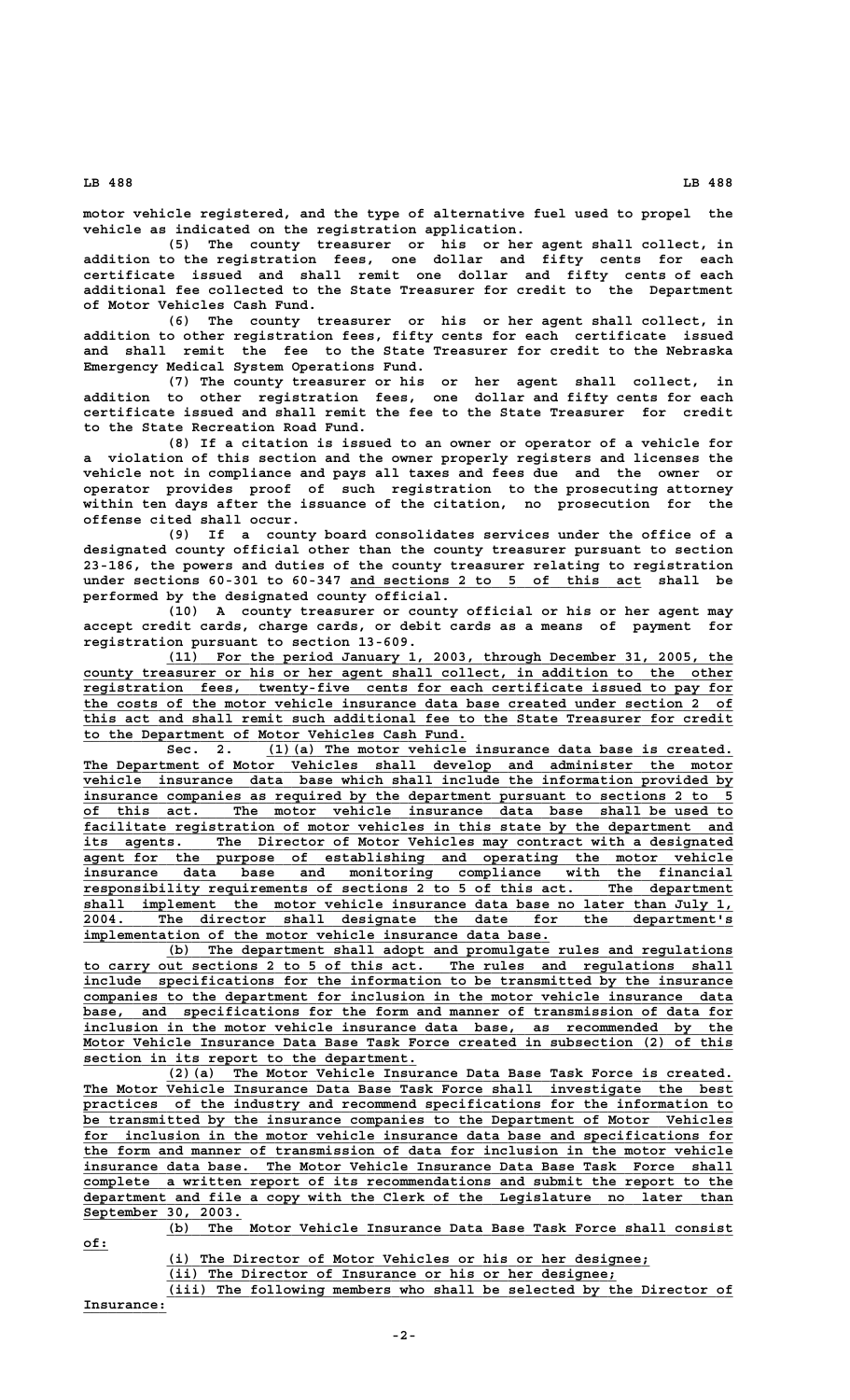**LB 488 LB 488**

 **\_\_\_\_\_\_\_\_\_\_\_\_\_\_\_\_\_\_\_\_\_\_\_\_\_\_\_\_\_\_\_\_\_\_\_\_\_\_\_\_\_\_\_\_\_\_\_\_\_\_\_\_\_\_\_\_\_\_\_\_\_\_\_\_\_\_\_\_ (A) One representative of a domestic automobile insurance company or \_\_\_\_\_\_\_\_\_\_\_\_\_\_\_\_\_\_\_\_\_\_\_\_\_\_\_\_\_\_\_\_\_\_\_\_\_\_\_\_ domestic automobile insurance companies;**

 **\_\_\_\_\_\_\_\_\_\_\_\_\_\_\_\_\_\_\_\_\_\_\_\_\_\_\_\_\_\_\_\_\_\_\_\_\_\_\_\_\_\_\_\_\_\_\_\_\_\_\_\_\_\_\_\_\_\_\_\_\_\_\_\_\_\_\_\_ (B) One representative of an admitted foreign automobile insurance \_\_\_\_\_\_\_\_\_\_\_\_\_\_\_\_\_\_\_\_\_\_\_\_\_\_\_\_\_\_\_\_\_\_\_\_\_\_\_\_\_\_\_\_\_\_\_\_\_\_\_\_\_\_\_\_\_\_\_\_\_\_\_ company or admitted foreign automobile insurance companies; and**

 **\_\_\_\_\_\_\_\_\_\_\_\_\_\_\_\_\_\_\_\_\_\_\_\_\_\_\_\_\_\_\_\_\_\_\_\_\_\_\_\_\_\_\_\_\_\_\_\_\_\_\_\_\_\_\_\_\_\_\_\_\_\_\_\_\_\_\_\_ (C) One representative of insurance producers licensed under the** laws of this state; and

 **\_\_\_\_\_\_\_\_\_\_\_\_\_\_\_\_\_\_\_\_\_\_\_\_\_\_\_\_\_\_\_\_\_\_\_\_\_\_\_\_\_\_\_\_\_\_\_\_\_\_\_\_\_\_\_\_\_\_\_\_\_\_\_\_\_\_\_ (iv) Four members to be selected by the Director of Motor Vehicles.**

 **\_\_\_\_\_\_\_\_\_\_\_\_\_\_\_\_\_\_\_\_\_\_\_\_\_\_\_\_\_\_\_\_\_\_\_\_\_\_\_\_\_\_\_\_\_\_\_\_\_\_\_\_\_\_\_\_\_\_\_\_\_\_\_\_\_\_\_\_ (c) The requirements of this subsection shall expire on July 1, \_\_\_\_\_\_\_\_\_\_\_\_\_\_\_\_\_\_\_\_\_\_\_\_\_\_\_\_\_\_\_\_\_\_\_\_\_\_\_\_\_\_\_\_\_\_\_\_\_\_\_\_\_\_\_\_\_\_\_\_\_\_\_\_\_\_\_\_\_\_\_\_\_\_\_\_\_\_ 2004, except that the Director of Motor Vehicles may reconvene the task force \_\_\_\_\_\_\_\_\_\_\_\_\_\_\_\_\_\_\_\_\_\_\_\_\_\_\_\_\_\_\_\_\_\_\_\_\_\_\_\_\_\_\_\_\_\_\_\_\_\_\_\_\_\_\_ at any time thereafter if he or she deems it necessary.**

 **\_\_\_\_\_\_\_\_\_\_\_\_\_\_\_\_\_\_\_\_\_\_\_\_\_\_\_\_\_\_\_\_\_\_\_\_\_\_\_\_\_\_\_\_\_\_\_\_\_\_\_\_\_\_\_\_\_ Sec. 3. Each insurance company doing business in this state shall** provide information shown on each automobile liability policy issued in this  **\_\_\_\_\_\_\_\_\_\_\_\_\_\_\_\_\_\_\_\_\_\_\_\_\_\_\_\_\_\_\_\_\_\_\_\_\_\_\_\_\_\_\_\_\_\_\_\_\_\_\_\_\_\_\_\_\_\_\_\_\_\_\_\_\_\_\_\_\_\_\_\_\_\_\_\_\_\_ state as required by the Department of Motor Vehicles pursuant to sections 2 \_\_\_\_\_\_\_\_\_\_\_\_\_\_\_\_\_\_\_\_\_\_\_\_\_\_\_\_\_\_\_\_\_\_\_\_\_\_\_\_\_\_\_\_\_\_\_\_\_\_\_\_\_\_\_\_\_\_\_\_\_\_\_\_\_\_\_\_\_\_\_\_\_\_\_\_\_\_ to 5 of this act for inclusion in the motor vehicle insurance data base in a** form and manner acceptable to the department. Any person who qualifies as a  **\_\_\_\_\_\_\_\_\_\_\_\_\_\_\_\_\_\_\_\_\_\_\_\_\_\_\_\_\_\_\_\_\_\_\_\_\_\_\_\_\_\_\_\_\_\_\_\_\_\_\_\_\_\_\_\_\_\_\_\_\_\_\_\_\_\_\_\_\_\_\_\_\_\_\_\_\_\_ self-insurer under sections 60-562 to 60-564 or any person who provides \_\_\_\_\_\_\_\_\_\_\_\_\_\_\_\_\_\_\_\_\_\_\_\_\_\_\_\_\_\_\_\_\_\_\_\_\_\_\_\_\_\_\_\_\_\_\_\_\_\_\_\_\_\_\_\_\_\_\_\_\_\_\_\_\_\_\_\_\_\_\_\_\_\_\_\_\_\_ financial responsibility under sections 75-348 to 75-358 shall not be required \_\_\_\_\_\_\_\_\_\_\_\_\_\_\_\_\_\_\_\_\_\_\_\_\_\_\_\_\_\_\_\_\_\_\_\_\_\_\_\_\_\_\_\_\_\_\_\_\_\_\_\_\_\_\_\_\_\_\_\_\_\_\_\_\_\_\_\_\_\_\_\_\_\_\_\_\_\_ to provide information to the department for inclusion in the motor vehicle \_\_\_\_\_\_\_\_\_\_\_\_\_\_\_\_\_\_\_\_ insurance data base.**

Sec. 4. Information provided to the Department of Motor Vehicles by  **\_\_\_\_\_\_\_\_\_\_\_\_\_\_\_\_\_\_\_\_\_\_\_\_\_\_\_\_\_\_\_\_\_\_\_\_\_\_\_\_\_\_\_\_\_\_\_\_\_\_\_\_\_\_\_\_\_\_\_\_\_\_\_\_\_\_\_\_\_\_\_\_\_\_\_\_\_\_ insurance companies for inclusion in the motor vehicle insurance data base \_\_\_\_\_\_\_\_\_\_\_\_\_\_\_\_\_\_\_\_\_\_\_\_\_\_\_\_\_\_\_\_\_\_\_\_\_\_\_\_\_\_\_\_\_\_\_\_\_\_\_\_\_\_\_\_\_\_\_\_\_\_\_\_\_\_\_\_\_\_\_\_\_\_\_\_\_\_ created under section 2 of this act is the property of the insurance company \_\_\_\_\_\_\_\_\_\_\_\_\_\_\_\_\_\_\_\_\_\_\_\_\_\_\_\_\_\_\_\_\_\_\_\_\_\_\_\_\_\_\_\_\_\_\_\_\_\_\_\_\_\_\_\_\_\_\_\_\_\_\_\_\_\_\_\_\_\_\_\_\_\_\_\_\_\_ and the department, as the case may be. The department may disclose whether \_\_\_\_\_\_\_\_\_\_\_\_\_\_\_\_\_\_\_\_\_\_\_\_\_\_\_\_\_\_\_\_\_\_\_\_\_\_\_\_\_\_\_\_\_\_\_\_\_\_\_\_\_\_\_\_\_\_\_\_\_\_\_\_\_\_\_\_\_\_\_\_\_\_\_\_\_\_ an individual has the required insurance coverage pursuant to the Uniform** Motor Vehicle Records Disclosure Act, but in no case shall the department  **\_\_\_\_\_\_\_\_\_\_\_\_\_\_\_\_\_\_\_\_\_\_\_\_\_\_\_\_\_\_\_\_\_\_\_\_\_\_\_\_\_\_\_\_\_\_\_\_\_\_\_\_\_\_\_\_\_\_\_\_\_\_\_\_\_\_\_\_\_\_\_\_\_\_\_\_\_\_ provide any person's insurance coverage information for purposes of resale, \_\_\_\_\_\_\_\_\_\_\_\_\_\_\_\_\_\_\_\_\_\_\_\_\_\_\_\_\_\_\_\_\_\_\_\_\_\_\_\_\_\_\_\_\_\_\_\_\_\_ for purposes of solicitation, or as bulk listings.**

 **\_\_\_\_\_\_\_\_\_\_\_\_\_\_\_\_\_\_\_\_\_\_\_\_\_\_\_\_\_\_\_\_\_\_\_\_\_\_\_\_\_\_\_\_\_\_\_\_\_\_\_\_\_\_\_\_\_\_ Sec. 5. (1) The state shall not be liable to any person for** gathering, managing, or using information in the motor vehicle insurance data base created under section 2 of this act.

 **\_\_\_\_\_\_\_\_\_\_\_\_\_\_\_\_\_\_\_\_\_\_\_\_\_\_\_\_\_\_\_\_\_\_\_\_\_\_\_\_\_\_\_\_\_\_\_\_\_\_\_\_\_\_\_\_\_\_\_\_\_\_\_\_\_\_\_\_ (2) No insurance company shall be liable to any person for \_\_\_\_\_\_\_\_\_\_\_\_\_\_\_\_\_\_\_\_\_\_\_\_\_\_\_\_\_\_\_\_\_\_\_\_\_\_\_\_\_\_\_\_\_\_\_\_\_\_\_\_\_\_\_\_\_\_\_\_\_\_\_\_\_\_\_\_\_\_\_\_\_\_\_\_\_\_ performing its duties under sections 2 to 4 of this act, unless and to the \_\_\_\_\_\_\_\_\_\_\_\_\_\_\_\_\_\_\_\_\_\_\_\_\_\_\_\_\_\_\_\_\_\_\_\_\_\_\_\_\_\_\_\_\_\_\_\_\_\_\_\_\_\_\_\_\_\_\_\_\_\_\_\_\_\_\_\_\_\_\_\_\_\_ extent the insurance company commits a willful and wanton act or omission.** Sec. 6. Section 60-1515, Revised Statutes Supplement, 2001,

**amended to read:**

**60-1515. (1) The Legislature hereby finds and declares that a statewide system for the collection, storage, and transfer of data on vehicle titles and registration and the cooperation of state and local government in implementing such a system is essential to the efficient operation of state and local government in vehicle titling and registration. The Legislature hereby finds and declares that the electronic issuance of operators' licenses and state identification cards using a digital system as described in section 60-484.01 and the cooperation of state and local government in implementing such a system is essential to the efficient operation of state and local government in issuing operators' licenses and state identification cards.**

**(2) It is therefor the intent of the Legislature that the Department of Motor Vehicles shall use a portion of the fees appropriated by the Legislature to the Department of Motor Vehicles Cash Fund as follows:**

**(a) To pay for the cost of issuing motor vehicle titles and registrations on a system designated by the department. The costs shall include, but not be limited to, software and software maintenance, programming, processing charges, and equipment including such terminals, printers, or other devices as deemed necessary by the department after consultation with the county to support the issuance of motor vehicle titles and registrations. The costs shall not include the cost of county personnel or physical facilities provided by the counties;**

**(b) To furnish to the counties the certificate of registration forms specified in section 60-312. The certificate of registration form shall be ——— prescribed by the department; and**

**(c) To pay for the costs of an operator's license system as specified in section 60-4,119 and section 60-484.01 and designated by the department. The costs shall be limited to such terminals, printers, software, programming, and other equipment or devices as deemed necessary by the department to support the issuance of such licenses and state identification** cards in the counties and by the department<sub>; and</sub>

 **\_\_\_\_\_\_\_\_\_\_\_\_\_\_\_\_\_\_\_\_\_\_\_\_\_\_\_\_\_\_\_\_\_\_\_\_\_\_\_\_\_\_\_\_\_\_\_\_\_\_\_\_\_\_\_\_\_\_\_\_\_\_\_\_\_\_\_\_ (d) To pay for the motor vehicle insurance data base created under \_\_\_\_\_\_\_\_\_\_\_\_\_\_\_\_\_\_\_\_\_ section 2 of this act.**

Sec. 7. Failure by an insurance company subject to sections 2 to 5  **\_\_\_\_\_\_\_\_\_\_\_\_\_\_\_\_\_\_\_\_\_\_\_\_\_\_\_\_\_\_\_\_\_\_\_\_\_\_\_\_\_\_\_\_\_\_\_\_\_\_\_\_\_\_\_\_\_\_\_\_\_\_\_\_\_\_\_\_\_\_\_\_\_\_\_\_\_\_ of this act to comply with the requirements of such sections and the rules and \_\_\_\_\_\_\_\_\_\_\_\_\_\_\_\_\_\_\_\_\_\_\_\_\_\_\_\_\_\_\_\_\_\_\_\_\_\_\_\_\_\_\_\_\_\_\_\_\_\_\_\_\_\_\_\_\_\_\_\_\_\_\_\_\_\_\_\_\_\_\_\_\_\_\_\_\_\_ regulations adopted and promulgated under such sections by the Director of** Motor Vehicles shall be an unfair trade practice in the business of insurance  **\_\_\_\_\_\_\_\_\_\_\_\_\_\_\_\_\_\_\_\_\_\_\_\_\_\_\_\_\_\_\_\_\_\_\_\_\_\_\_\_\_\_\_\_\_\_\_\_\_\_\_\_ subject to the Unfair Insurance Trade Practices Act.**